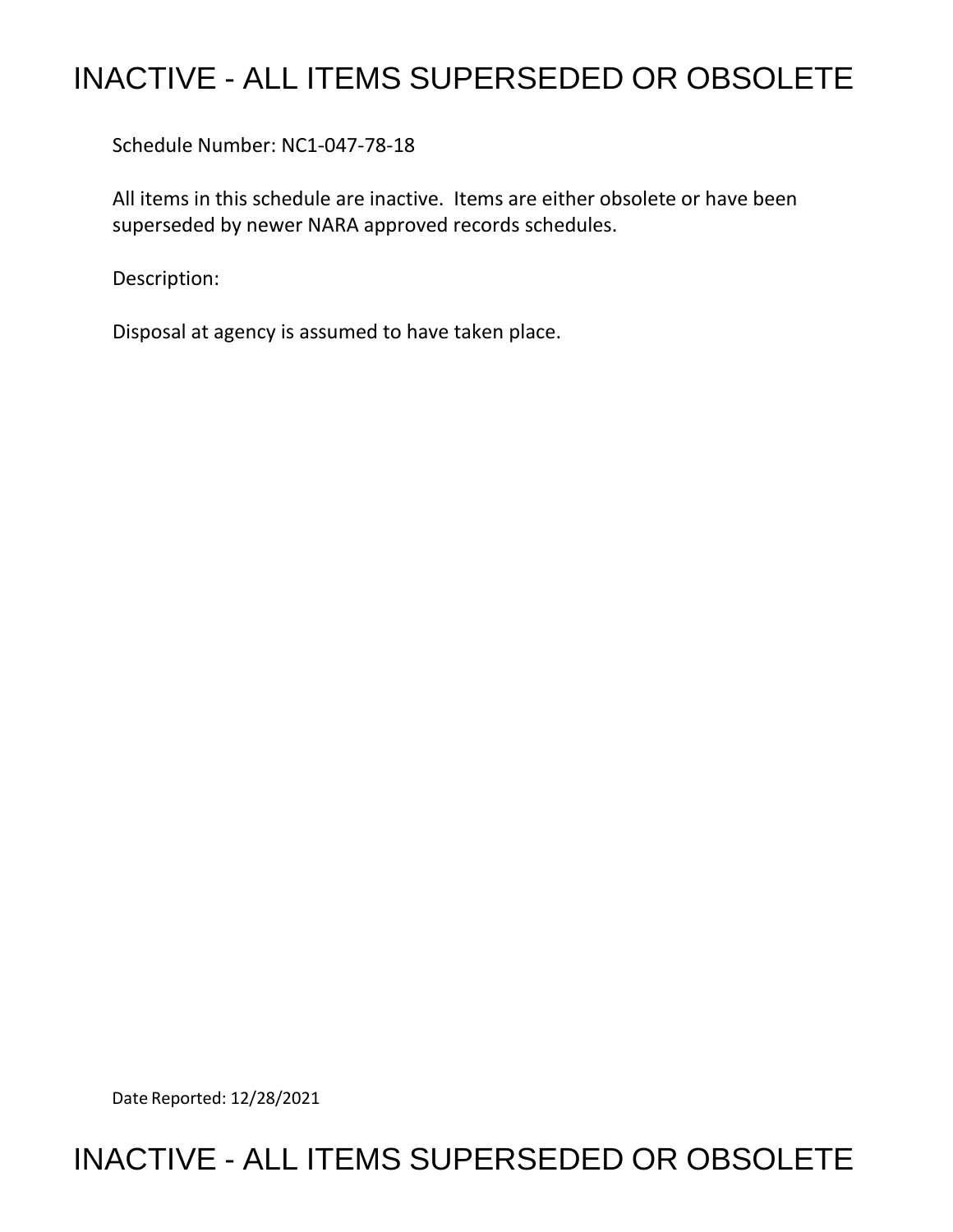| REQUEST FOR RECORDS <b>BISPOSITION AUTHORITY</b><br>(See Instructions on reverse)<br>TO: GENERAL SERVICES ADMINISTRATION,<br>NATIONAL ARCHIVES AND RECORDS SERVICE, WASHINGTON, DC 20408<br>1. FROM (AGENCY OR ESTABLISHMENT)<br>Department of Health, Education and Welfare<br>2. MAJOR SUBDIVISION<br>Social Security Administration<br>3. MINOR SUBDIVISION<br>Office of Management and Administration<br>4. NAME OF PERSON WITH WHOM TO CONFER<br>5. TEL. EXT.<br>45770<br>Ernest P. Lardieri<br>6. CERTIFICATE OF AGENCY REPRESENTATIVE<br>I hereby certify that I am authorized to act for this agency in matters pertaining to the disposal of the agency's records:<br>that the records proposed for disposal in this Request of $1$ page(s) are not now needed for the business of<br>this agency or will not be needed after the retention periods specified.<br>A Request for immediate disposal.<br><b>B</b> Request for disposal after a specified period of time or request for permanent<br>retention<br>D. SIGNATURE OF AGENCY BEPAESENTATIVE<br>C. DATE<br>E. TITAR<br><b>8. DESCRIPTION OF ITEM</b><br>7.<br>ITEM NO.<br>(With Inclusive Dates or Retention Periods)<br>RECORDS RETENTION AND DISPOSAL SCHEDULE<br>PERSONNEL MANAGEMENT FILES<br>Service Digest Files<br>Form OAAD-4089, Experience and Appointment Record, or its<br>equivalent. The documents provide a historical record of<br>an employee's service with the Social Security Administra-<br>tion (SSA).<br>They are retained for control and informa-<br>tional purposes after the employee has separated or<br>transferred to another agency.<br>SSA will no longer create these records.<br>form OAAD-4089 is available through the automated data<br>system of the Office of Human Resources. As the admin-<br>istrative value of those records currently maintained has<br>ceased, immediate destruction of all forms OAAD-4089 is<br>proposed. |                        |                   | Kend NCU TOJUL V8                     |                                                                                                                                       |  |
|-------------------------------------------------------------------------------------------------------------------------------------------------------------------------------------------------------------------------------------------------------------------------------------------------------------------------------------------------------------------------------------------------------------------------------------------------------------------------------------------------------------------------------------------------------------------------------------------------------------------------------------------------------------------------------------------------------------------------------------------------------------------------------------------------------------------------------------------------------------------------------------------------------------------------------------------------------------------------------------------------------------------------------------------------------------------------------------------------------------------------------------------------------------------------------------------------------------------------------------------------------------------------------------------------------------------------------------------------------------------------------------------------------------------------------------------------------------------------------------------------------------------------------------------------------------------------------------------------------------------------------------------------------------------------------------------------------------------------------------------------------------------------------------------------------------------------------------------------------------------------------------------------------------------------------------------|------------------------|-------------------|---------------------------------------|---------------------------------------------------------------------------------------------------------------------------------------|--|
|                                                                                                                                                                                                                                                                                                                                                                                                                                                                                                                                                                                                                                                                                                                                                                                                                                                                                                                                                                                                                                                                                                                                                                                                                                                                                                                                                                                                                                                                                                                                                                                                                                                                                                                                                                                                                                                                                                                                           | <b>LEAVE BLANK</b>     |                   |                                       |                                                                                                                                       |  |
|                                                                                                                                                                                                                                                                                                                                                                                                                                                                                                                                                                                                                                                                                                                                                                                                                                                                                                                                                                                                                                                                                                                                                                                                                                                                                                                                                                                                                                                                                                                                                                                                                                                                                                                                                                                                                                                                                                                                           | ON BOL                 |                   |                                       |                                                                                                                                       |  |
|                                                                                                                                                                                                                                                                                                                                                                                                                                                                                                                                                                                                                                                                                                                                                                                                                                                                                                                                                                                                                                                                                                                                                                                                                                                                                                                                                                                                                                                                                                                                                                                                                                                                                                                                                                                                                                                                                                                                           | N C 1                  | 47                | 78                                    | 18                                                                                                                                    |  |
|                                                                                                                                                                                                                                                                                                                                                                                                                                                                                                                                                                                                                                                                                                                                                                                                                                                                                                                                                                                                                                                                                                                                                                                                                                                                                                                                                                                                                                                                                                                                                                                                                                                                                                                                                                                                                                                                                                                                           | DATE RECEIVED          |                   |                                       |                                                                                                                                       |  |
|                                                                                                                                                                                                                                                                                                                                                                                                                                                                                                                                                                                                                                                                                                                                                                                                                                                                                                                                                                                                                                                                                                                                                                                                                                                                                                                                                                                                                                                                                                                                                                                                                                                                                                                                                                                                                                                                                                                                           |                        |                   | <b>JUL 2 6 1978</b>                   |                                                                                                                                       |  |
|                                                                                                                                                                                                                                                                                                                                                                                                                                                                                                                                                                                                                                                                                                                                                                                                                                                                                                                                                                                                                                                                                                                                                                                                                                                                                                                                                                                                                                                                                                                                                                                                                                                                                                                                                                                                                                                                                                                                           | NOTIFICATION TO AGENCY |                   |                                       |                                                                                                                                       |  |
|                                                                                                                                                                                                                                                                                                                                                                                                                                                                                                                                                                                                                                                                                                                                                                                                                                                                                                                                                                                                                                                                                                                                                                                                                                                                                                                                                                                                                                                                                                                                                                                                                                                                                                                                                                                                                                                                                                                                           |                        |                   |                                       | In accordance with the provisions of 44 U.S.C. 3303a the disposal re-                                                                 |  |
|                                                                                                                                                                                                                                                                                                                                                                                                                                                                                                                                                                                                                                                                                                                                                                                                                                                                                                                                                                                                                                                                                                                                                                                                                                                                                                                                                                                                                                                                                                                                                                                                                                                                                                                                                                                                                                                                                                                                           |                        |                   |                                       | quest, including amendments, is approved except for items that may<br>be stamped "disposal not approved" or "withdrawn" in column 10. |  |
|                                                                                                                                                                                                                                                                                                                                                                                                                                                                                                                                                                                                                                                                                                                                                                                                                                                                                                                                                                                                                                                                                                                                                                                                                                                                                                                                                                                                                                                                                                                                                                                                                                                                                                                                                                                                                                                                                                                                           |                        |                   |                                       |                                                                                                                                       |  |
|                                                                                                                                                                                                                                                                                                                                                                                                                                                                                                                                                                                                                                                                                                                                                                                                                                                                                                                                                                                                                                                                                                                                                                                                                                                                                                                                                                                                                                                                                                                                                                                                                                                                                                                                                                                                                                                                                                                                           |                        |                   |                                       |                                                                                                                                       |  |
|                                                                                                                                                                                                                                                                                                                                                                                                                                                                                                                                                                                                                                                                                                                                                                                                                                                                                                                                                                                                                                                                                                                                                                                                                                                                                                                                                                                                                                                                                                                                                                                                                                                                                                                                                                                                                                                                                                                                           | $8 - 1 - 78$           |                   |                                       |                                                                                                                                       |  |
|                                                                                                                                                                                                                                                                                                                                                                                                                                                                                                                                                                                                                                                                                                                                                                                                                                                                                                                                                                                                                                                                                                                                                                                                                                                                                                                                                                                                                                                                                                                                                                                                                                                                                                                                                                                                                                                                                                                                           |                        |                   |                                       |                                                                                                                                       |  |
|                                                                                                                                                                                                                                                                                                                                                                                                                                                                                                                                                                                                                                                                                                                                                                                                                                                                                                                                                                                                                                                                                                                                                                                                                                                                                                                                                                                                                                                                                                                                                                                                                                                                                                                                                                                                                                                                                                                                           |                        |                   |                                       |                                                                                                                                       |  |
|                                                                                                                                                                                                                                                                                                                                                                                                                                                                                                                                                                                                                                                                                                                                                                                                                                                                                                                                                                                                                                                                                                                                                                                                                                                                                                                                                                                                                                                                                                                                                                                                                                                                                                                                                                                                                                                                                                                                           |                        |                   |                                       |                                                                                                                                       |  |
|                                                                                                                                                                                                                                                                                                                                                                                                                                                                                                                                                                                                                                                                                                                                                                                                                                                                                                                                                                                                                                                                                                                                                                                                                                                                                                                                                                                                                                                                                                                                                                                                                                                                                                                                                                                                                                                                                                                                           |                        | $\sqrt{1/\gamma}$ |                                       |                                                                                                                                       |  |
|                                                                                                                                                                                                                                                                                                                                                                                                                                                                                                                                                                                                                                                                                                                                                                                                                                                                                                                                                                                                                                                                                                                                                                                                                                                                                                                                                                                                                                                                                                                                                                                                                                                                                                                                                                                                                                                                                                                                           |                        |                   | 9.<br>SAMPLE OR<br>JOB NO.            | 10.<br><b>ACTION TAKEN</b>                                                                                                            |  |
|                                                                                                                                                                                                                                                                                                                                                                                                                                                                                                                                                                                                                                                                                                                                                                                                                                                                                                                                                                                                                                                                                                                                                                                                                                                                                                                                                                                                                                                                                                                                                                                                                                                                                                                                                                                                                                                                                                                                           |                        |                   |                                       |                                                                                                                                       |  |
|                                                                                                                                                                                                                                                                                                                                                                                                                                                                                                                                                                                                                                                                                                                                                                                                                                                                                                                                                                                                                                                                                                                                                                                                                                                                                                                                                                                                                                                                                                                                                                                                                                                                                                                                                                                                                                                                                                                                           |                        |                   |                                       |                                                                                                                                       |  |
|                                                                                                                                                                                                                                                                                                                                                                                                                                                                                                                                                                                                                                                                                                                                                                                                                                                                                                                                                                                                                                                                                                                                                                                                                                                                                                                                                                                                                                                                                                                                                                                                                                                                                                                                                                                                                                                                                                                                           |                        |                   |                                       |                                                                                                                                       |  |
| Destroy immediately.                                                                                                                                                                                                                                                                                                                                                                                                                                                                                                                                                                                                                                                                                                                                                                                                                                                                                                                                                                                                                                                                                                                                                                                                                                                                                                                                                                                                                                                                                                                                                                                                                                                                                                                                                                                                                                                                                                                      | Information on         |                   |                                       |                                                                                                                                       |  |
| $115 - 107$<br>8-478 Yrg<br>Dent to Agency                                                                                                                                                                                                                                                                                                                                                                                                                                                                                                                                                                                                                                                                                                                                                                                                                                                                                                                                                                                                                                                                                                                                                                                                                                                                                                                                                                                                                                                                                                                                                                                                                                                                                                                                                                                                                                                                                                |                        |                   | Revised April, 1975<br>Administration | <b>STANDARD FORM 115</b><br><b>Prescribed by General Services</b>                                                                     |  |